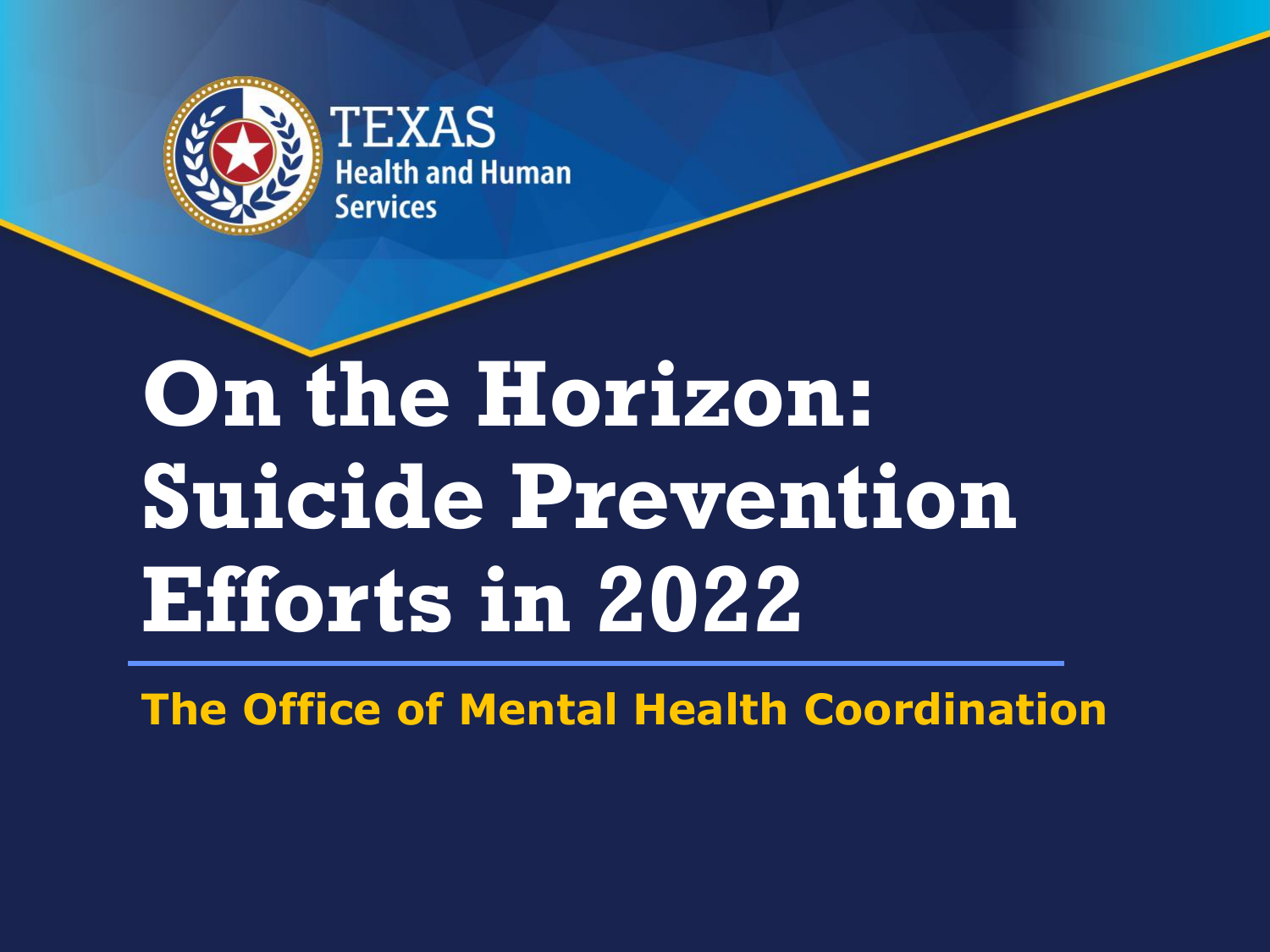### **The Office of Mental Health Coordination**

### • **Mission:**

▶ Collaborate with stakeholders to improve policies, programs, and systems to achieve positive behavioral health outcomes for all.

### • **Vision:**

▶ Cultivate multi-system collaborations to improve the behavioral health system in Texas.

### • **Values:**

**Health and Human Services** 

- ▶ Collaboration;
- ▶ Cultural humility;
- Integrity; and
- a Trauma-informed lens.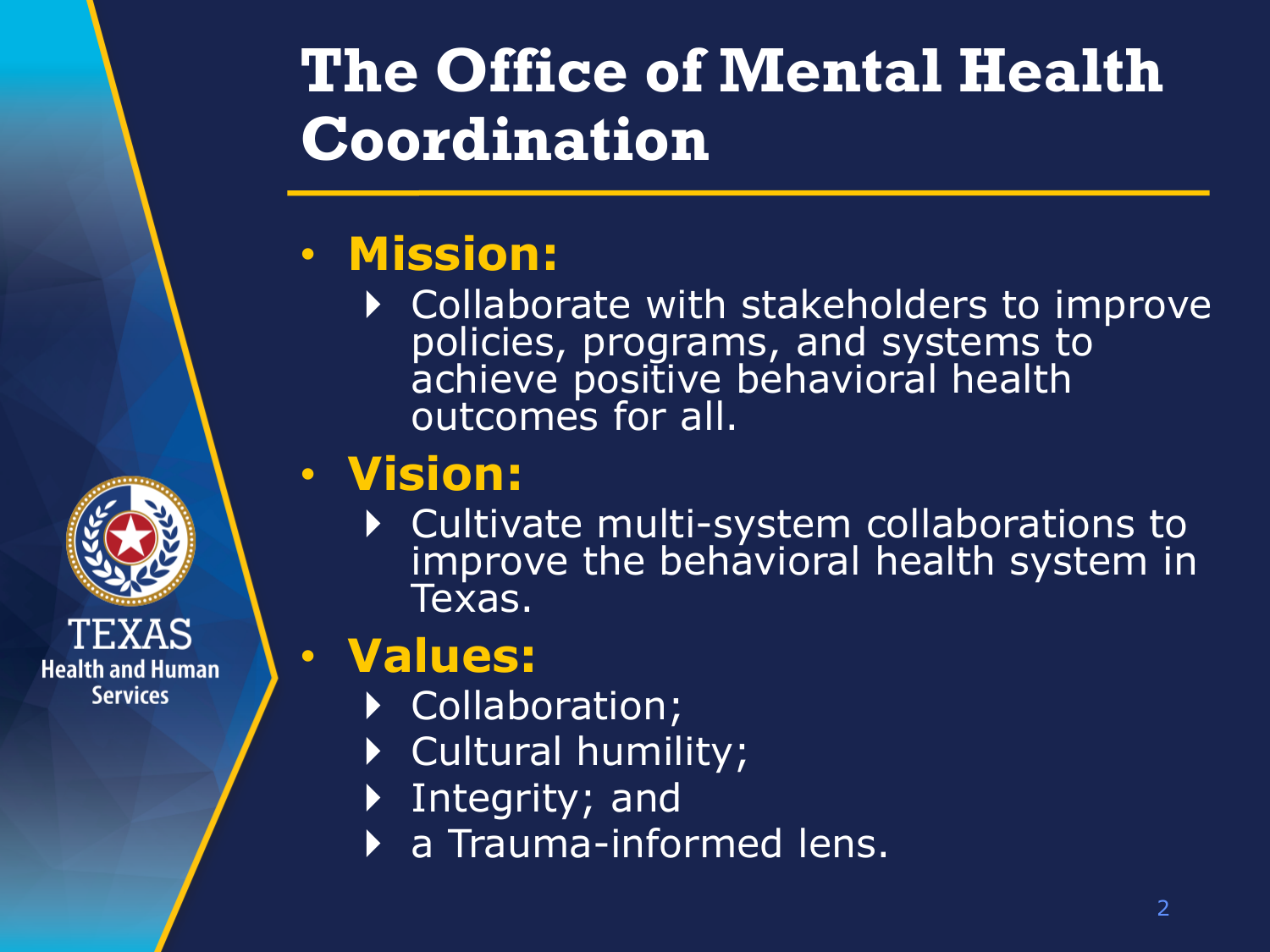### **The Office of Mental Health Coordination**

### **OMHC Teams**

**Health and Human Services** 

- Stakeholder Engagement and Strategic Planning: Coordinates with partners to address gaps in support services and oversee several committees and workgroups.
- Policy, Systems Coordination, and Programing: Oversees initiatives, including suicide prevention, Texas System of Care, Community Resource Coordination Groups, Trauma-Informed Care, and Mental Health First Aid.
- Statewide Opioid Coordination: Ensures opioid services are addressed in a coordinated and comprehensive approach.
- Veterans Mental Health Coordination: Oversees Texas Veterans and Family Alliance Grant, Mental Health Program for Veterans, and veterans suicide prevention initiatives.



3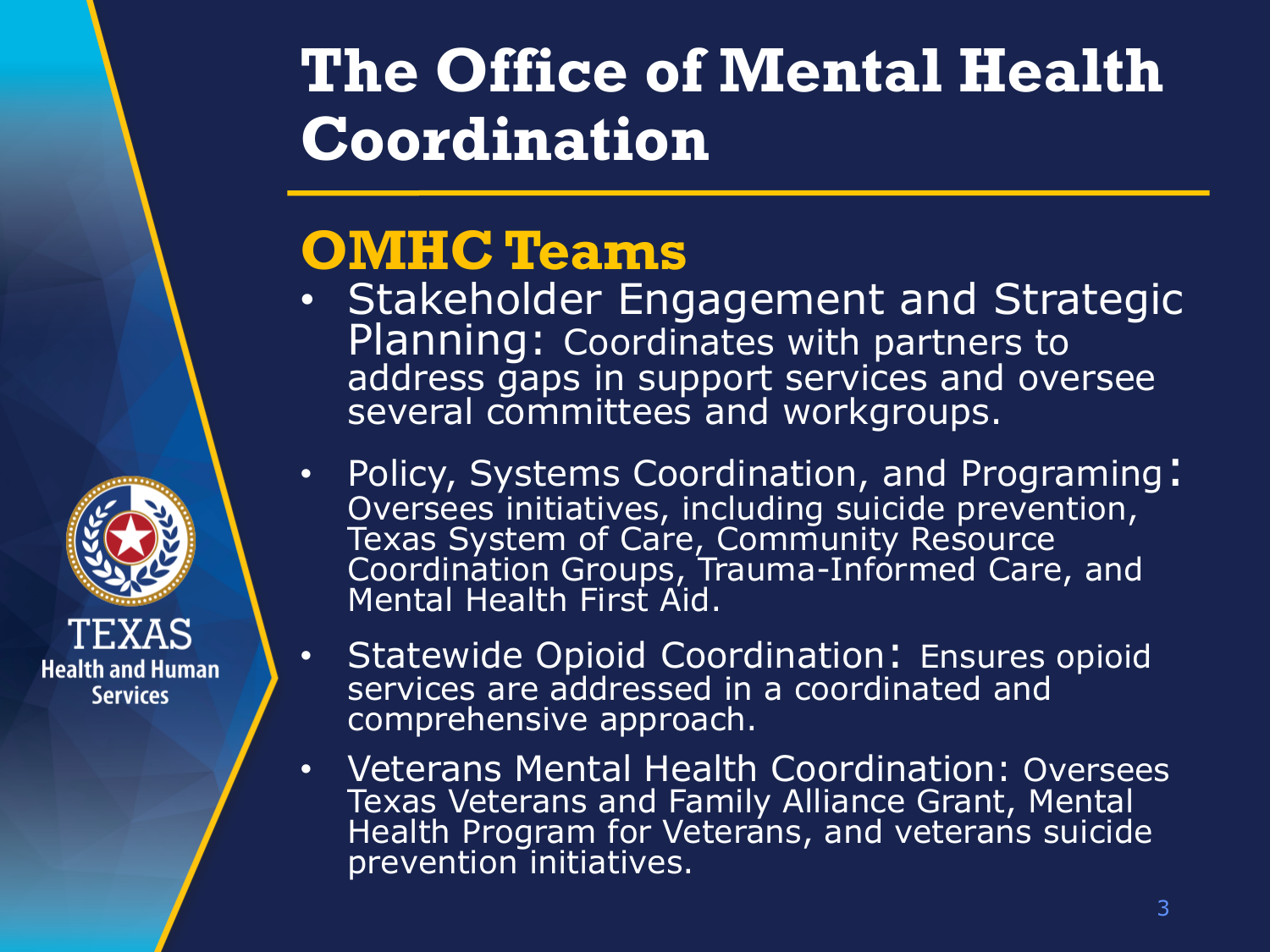

**Services** 

# **HHSC Suicide Prevention Team**

- Lillian Nguyen: Director of Policy, System Coordination, and Programming
- Tammy Weppelman: State Suicide Prevention Coordinator and Team Lead
- Bethaney Myers: Suicide Care **Coordinator**
- Laura Hernandez Gold: Suicide Prevention & Project AWARE Co-Coordinator
- Jennifer Haussler Garing: Suicide Prevention Data & Outcomes Coordinator
- Jennifer Crutsinger: Suicide Prevention Youth Grant Project Coordinator
- Tara Reyna: Veterans Suicide Prevention Coordinator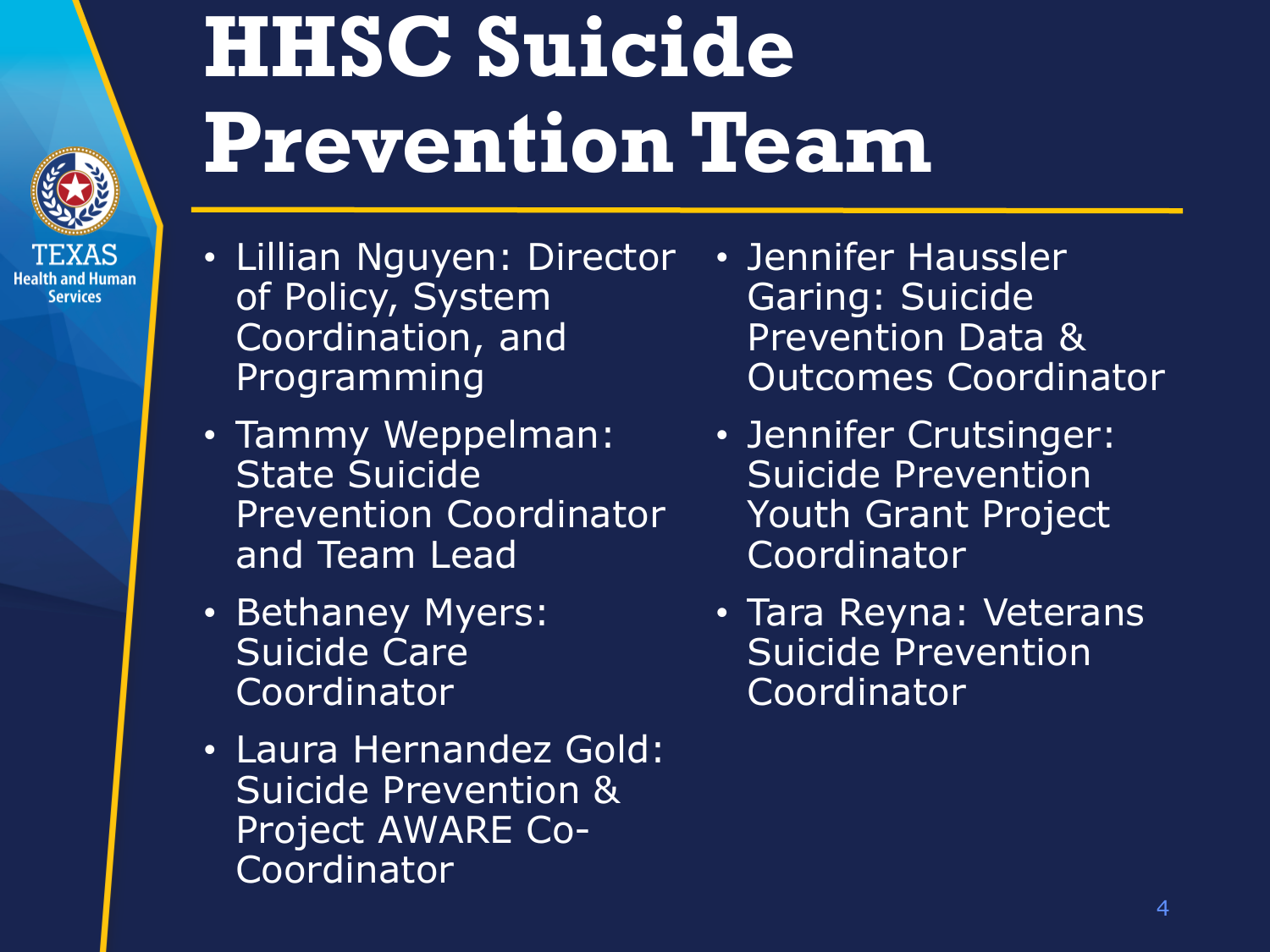

### **IDD-BHS Suicide Prevention Efforts**

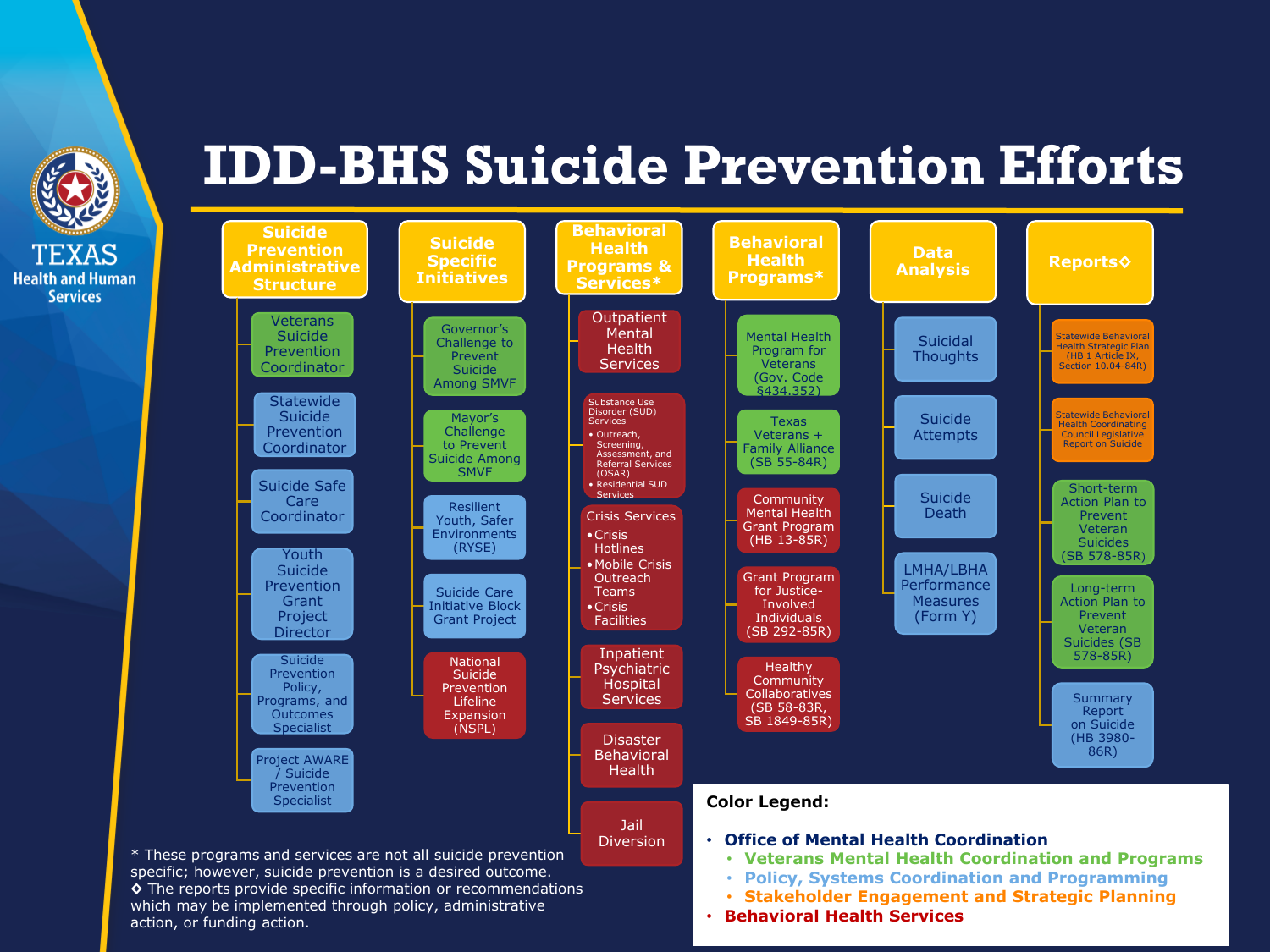# **OMHC Suicide Prevention Team Efforts**

- Suicide Care Initiative: Implement the Zero Suicide framework in the public mental health system.
- Resilient Youth Safer Environments (RYSE): Create comprehensive suicide safe early intervention and prevention systems aimed at supporting youthserving organizations in the Galveston County area.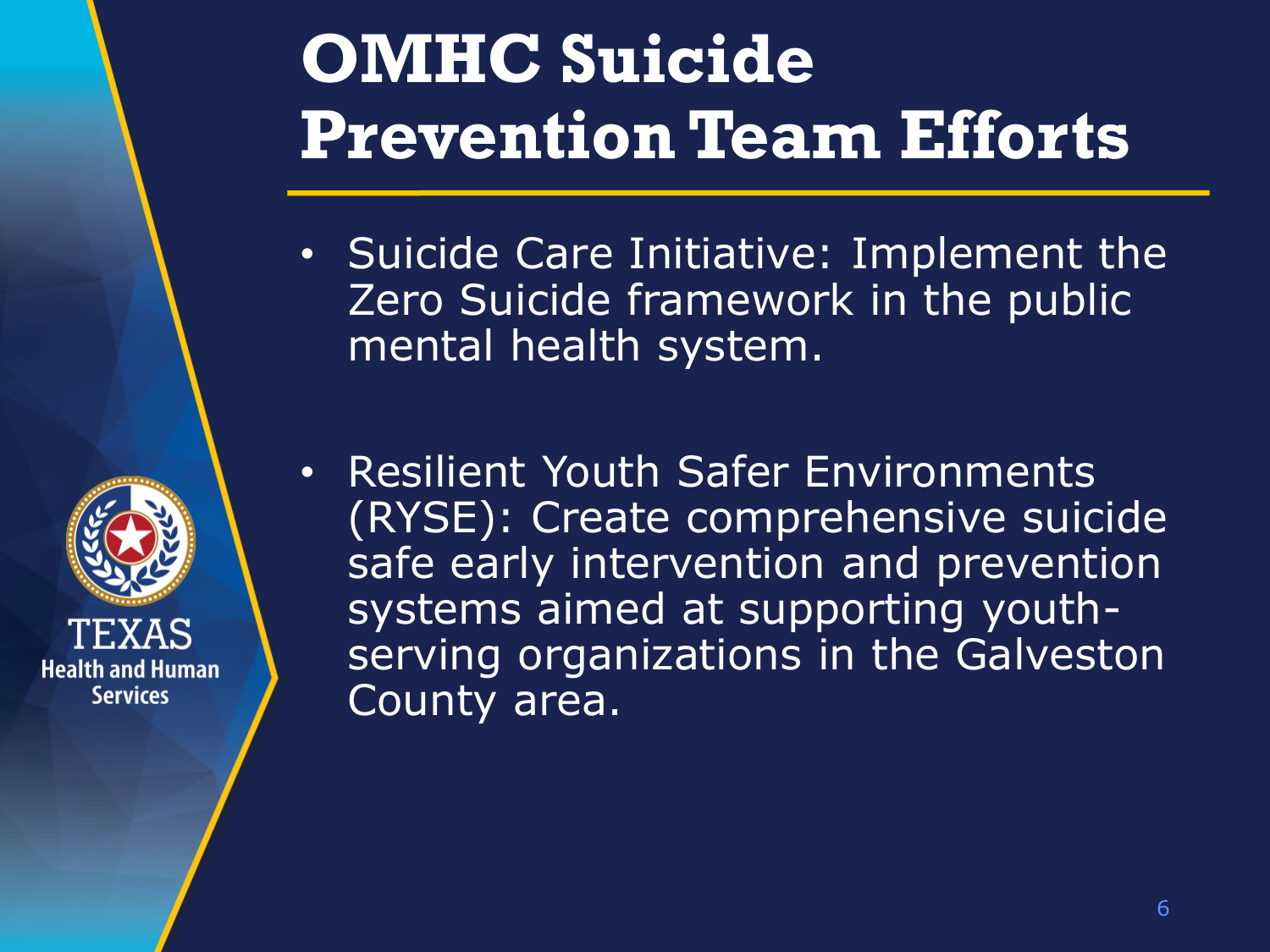# **OMHC Suicide Prevention Team Efforts**

- Enhance availability printed suicide prevention materials through updated Zero Suicide toolkit and other suicide prevention one-pagers.
- Provide training and technical assistance in suicide prevention, intervention, and postvention.
	- ASK about Suicide to Save a Life

**Health and Human Services** 

- Counseling on Access to Lethal Means
- Applied Suicide Intervention Skills Training
- Specialized presentations to meet the needs of requesting audiences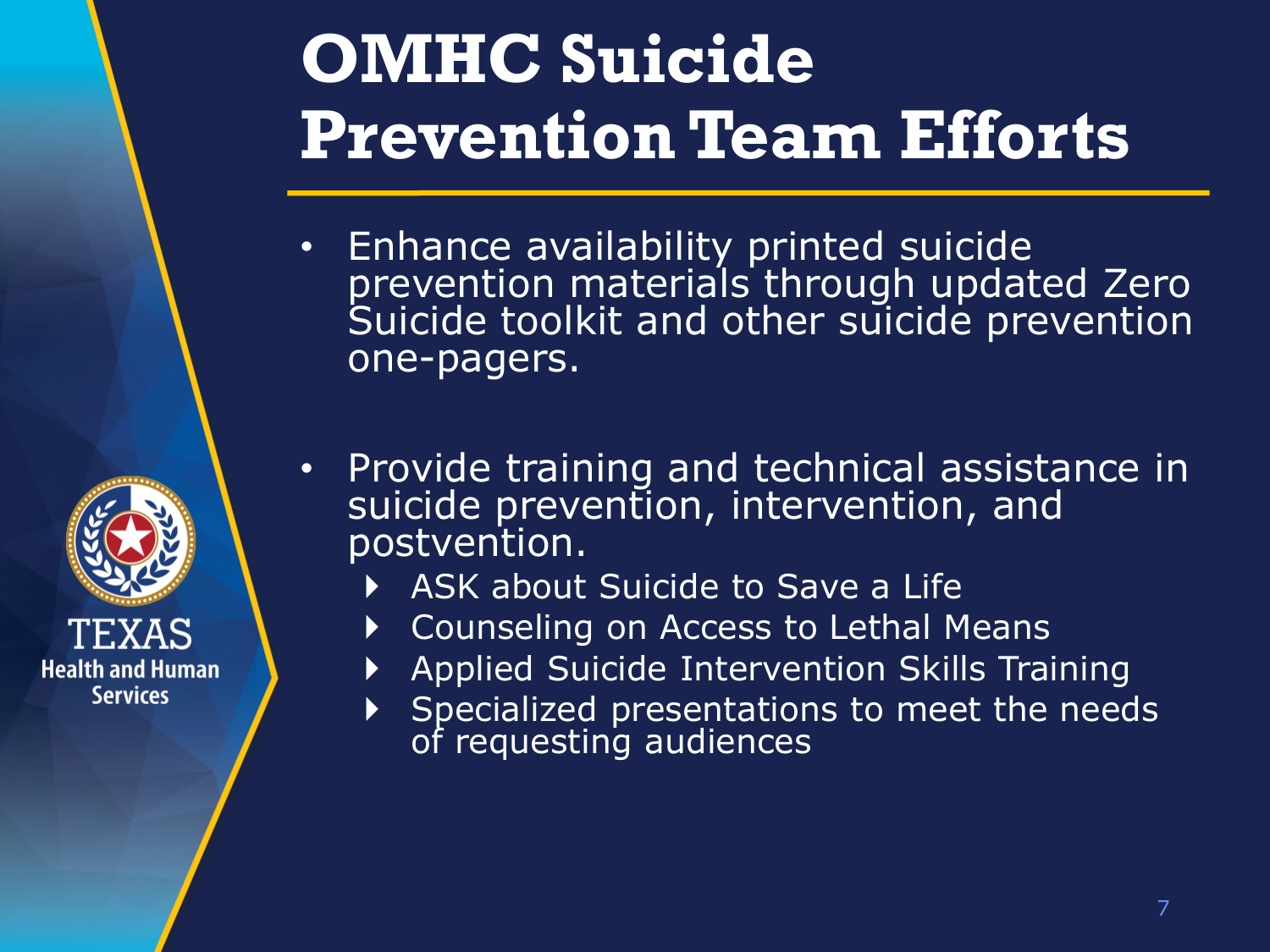## **Statewide Behavioral Health Coordinating Council (SBHCC)**

#### **Suicide Prevention Subcommittee**

- House Bill 4074: Requires SBHCC subcommittee to collect suicide/suicide prevention data and to identify how data are used to make policy.
- **Health and Human Services**
- Senate Bill 1, Article IX, Section 10.04(f): Requires update on legislative report from H.B. 3980, 86th Legislature, Regular Session, 2019; the report shall include data and recommendations specific to suicides among veterans and foster youth in the state.